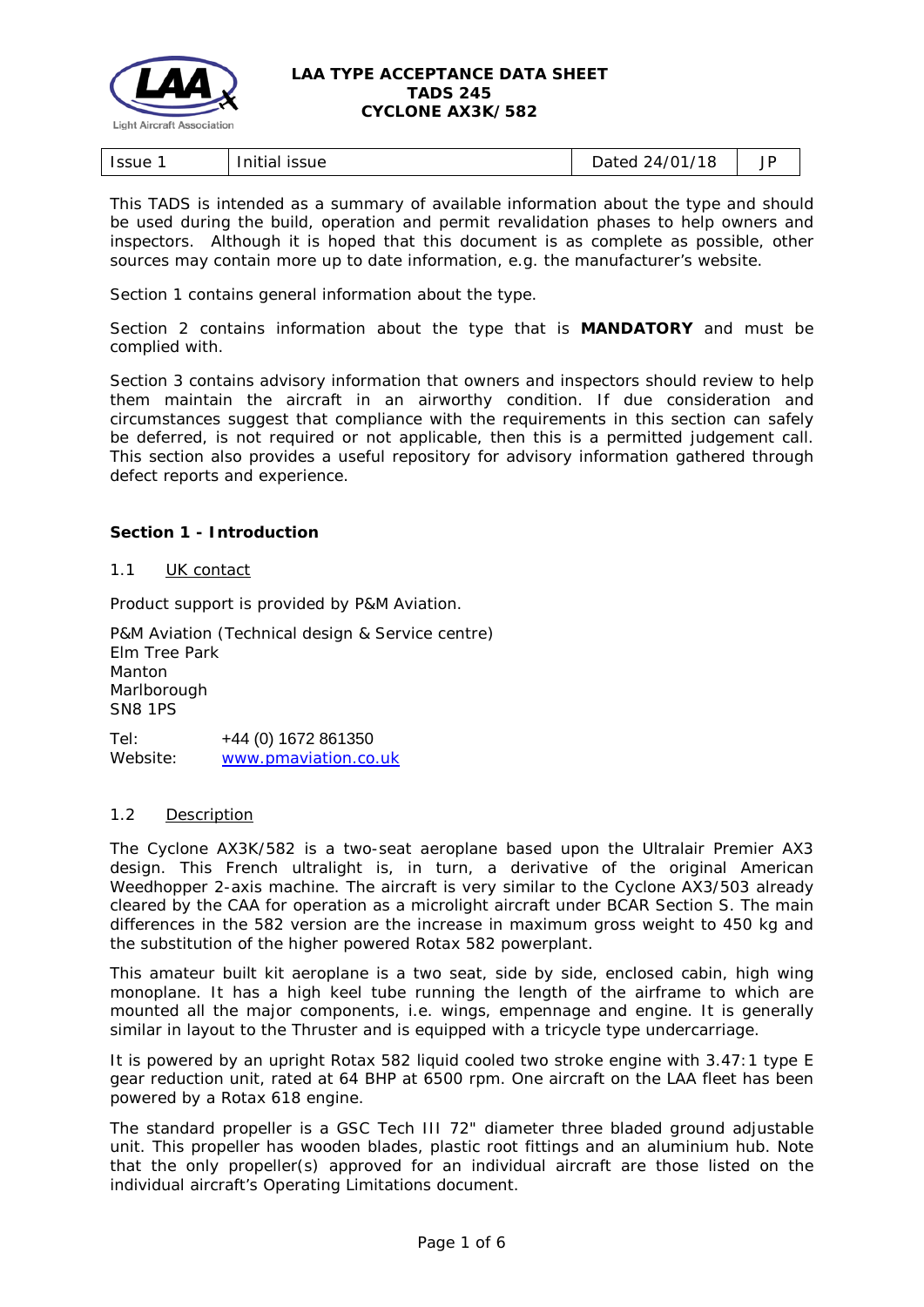

The aircraft has a single control column mounted centrally in the cockpit and two sets of rudder pedals. The aircraft is fitted with a non-structural cockpit fairing and has forward hinged removable doors. There is a 28 litre fuel tank mounted on the back of each cockpit seat. The main undercarriage tube is of composite construction.

The aeroplane is generally constructed of D65S aluminium tube (equivalent to 6261 T6) covered on wings, tail and fuselage by Ultralam man-made fabric pre-sewn envelopes. This 155 gsm man-made fabric consists of a polyester substrate with a PVF film covering and is produced by GTS Flexible Materials Ltd of Bracknell.

The Cyclone AX3 components were largely manufactured by Ultralair SA in France, who had been producing the aircraft for many years. The modifications required to meet the Cyclone AX3/582 design standard were incorporated into the kit by Cyclone Airsports Ltd, the UK importer. Cyclone Airsports Ltd is no more and aircraft support is now provided by P&M Aviation (P&M Aviation itself being a merger of Pegasus Aviation and Mainair Sports).

The aircraft is classed as a microlight (previously termed group D).

# **Section 2 – Mandatory information for owners, operators and inspectors**

At all times, responsibility for the maintenance and airworthiness of an aircraft rests with the owner. Condition No 3 of a Permit to Fly requires that: *"the aircraft shall be maintained in an airworthy condition".* 

## 2.1 Fast Build Kit 51% Compliance

Not applicable

## 2.2 Build Manual

The aircraft kit is supplied with an operators' manual which includes a build manual, pilot's notes and maintenance notes, which are considered satisfactory.

## 2.3 Build Inspections

Build inspection schedule: 9.

Inspector approval codes: A-A, A-M, K or M. Inspector signing off final inspection also requires 'first flight' endorsement.

#### 2.4 Flight Manual

The aircraft kit is supplied with an operators' manual which includes a build manual, pilot's notes and maintenance notes, which are considered satisfactory.

## 2.5 Mandatory Permit Directives

The following MPDs are applicable specifically to this aircraft type: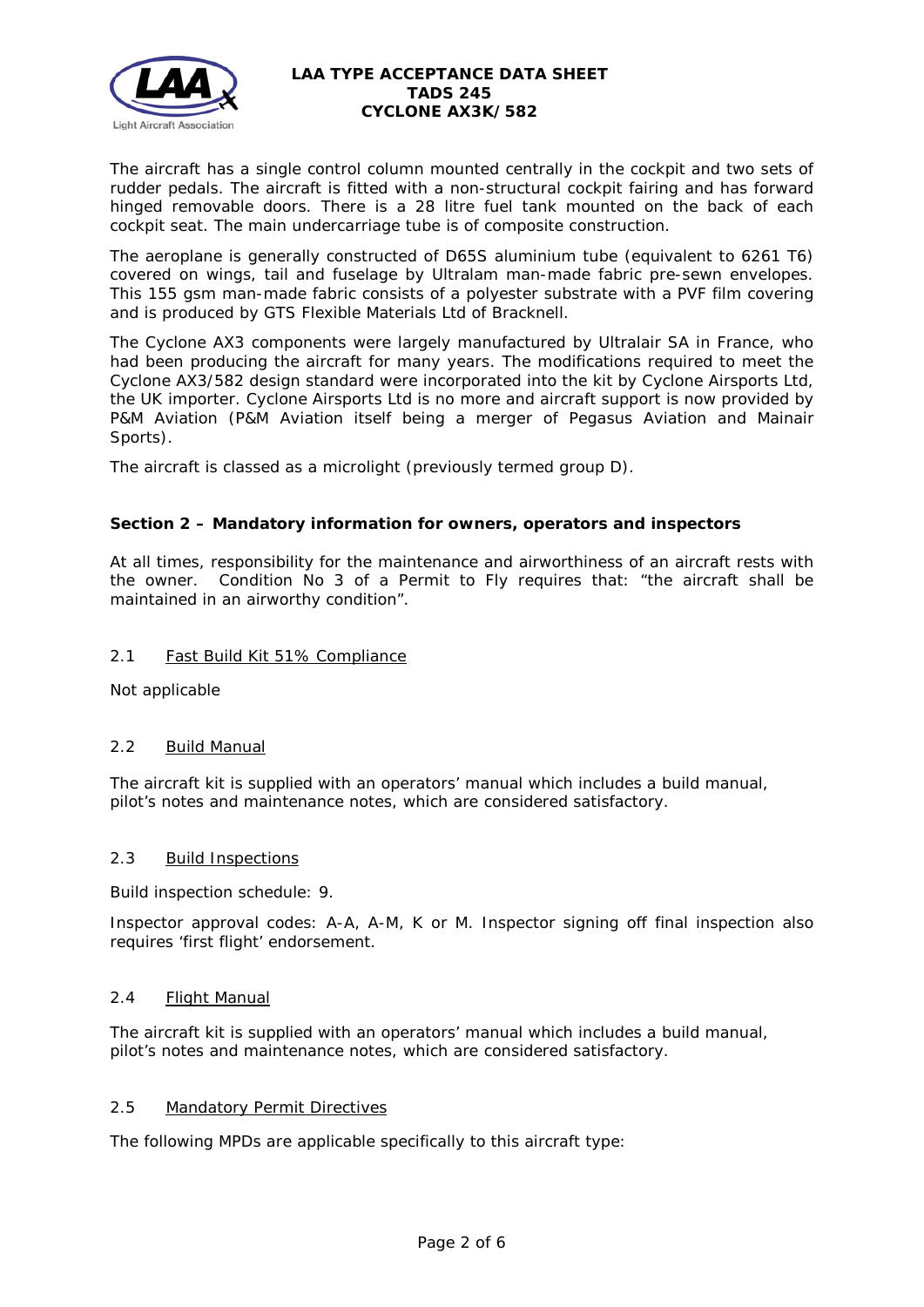

*MPD Number Description* [MPD 1997-012](http://www.lightaircraftassociation.co.uk/engineering/TADs/245/MPD%201997-012.pdf) Main beam fatigue failure [MPD 1998-005](http://www.lightaircraftassociation.co.uk/engineering/TADs/245/MPD%201998-005.pdf) Aileron control system [MPD 1998-014](http://www.lightaircraftassociation.co.uk/engineering/TADs/245/MPD%201998-014.pdf) Rudder bolt lifing:

Also check the LAA website for MPDs that are non-type specific [\(TL2.22\)](http://www.lightaircraftassociation.co.uk/engineering/TechnicalLeaflets/Operating%20An%20Aircraft/TL%202.22%20non-type%20specific%20MPDs.pdf).

## 2.6 LAA Required Modifications (including LAA issued AILs, SBs, etc)

For information purposes, the following list defines the differences between the AX3K/582 model and the AX3/503 model as cleared as a microlight under BCAR Section S:

- 1. The AX3K/582 is fitted with a Rotax 582 engine with Rotax E type gearbox of 3.47:1 reduction and GSC Tech-11 72" diameter propeller.
- 2. A Facet electric fuel pump of the type recommended by Rotax has been fitted to ensure fuel flow can be maintained in the event of a failure of the Mikuni pulsepressure operated pump. The pump is operated by a cockpit switch in the normal fashion.
- 3. The Cyclone coolant carburettor heater unit is fitted to each carburettor, providing a permanent source of heat to prevent ice forming on the carburettor components, without significantly raising the temperature of the intake air.
- 4. A Cyclone intake air silencer has been fitted.
- 5. A modified brake system has been fitted to at least one aircraft: hand operated by a transverse cable rather than a foot pedal.
- 6. Suspension stops have been omitted. These items were added to the AX3/503 to satisfy the requirements of BCAR S but due to the different requirements of the corresponding section of JAR-VLA these are not considered necessary for the AX3K/582 variant.
- 7. Twin fuel tanks are fitted. These are mounted adjacent to one another and are connected together at their base so that fuel is fed simultaneously from both tanks. The tanks do not share a common vent, but the vents are close together and it is considered that the installation is at least as reliable as a single tank, single vent installation.
- 8. Maximum total weight authorised is raised from 390 kg to 450 kg and CofG range moved forward. Forward limit moved from 888 mm aft of datum to 815 mm aft of datum. Aft CofG limit moved from 976 mm aft of datum to 910 mm aft of datum.
- 9. Additional flight and engine instrumentation is fitted.

## 2.7 Additional engine operating limitations to be placarded or shown by instrument markings

Notes:

- Refer to the engine manufacturer's latest documentation for the definitive parameter values and recommended instruments.
- Where an instrument is not fitted, the limit need not be displayed.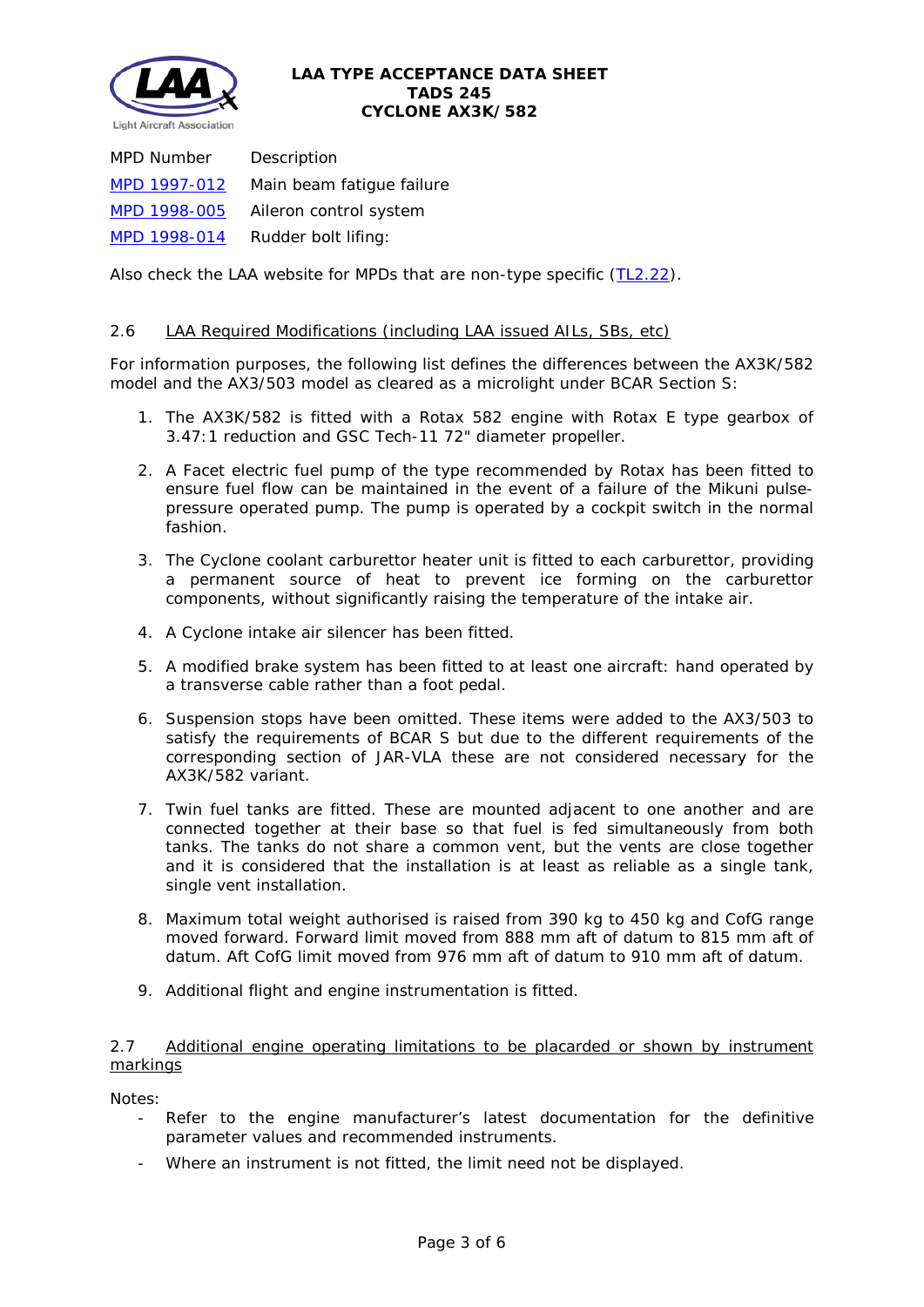

# 2.8 Control surface deflections

| Ailerons  | Up    | $24^{\circ}$ |
|-----------|-------|--------------|
|           | Down  | $24^{\circ}$ |
| Elevators | Up    | $27^\circ$   |
|           | Down  | $23^\circ$   |
| Rudder    | Left  | $37^\circ$   |
|           | Right | $37^\circ$   |

## 2.9 Operating Limitations and Placards

(Note that the wording on an individual aircraft's Operating Limitations document takes precedence, if different.)

- 1. Maximum number of occupants authorised to be carried: Two
- 2. The aircraft must be operated in compliance with the following operating limitations, which shall be displayed in the cockpit by means of placards or instrument markings:
	- 2.1 Aerobatic Limitations

Aerobatic manoeuvres are prohibited. Intentional spinning is prohibited.

2.2 Loading Limitations

Maximum Total Weight Authorised: 450 kg CG Range: 815 mm to 910 mm aft of datum. Datum Point is: Centreline of the bolt attaching wing leading edge to keel tube.

2.3 Engine Limitations

Rotax 582:

Maximum engine RPM: 6800 Maximum continuous engine RPM: 6500 Minimum static engine RPM: 6000

Rotax 618:

Maximum engine RPM: 7000 Maximum continuous engine RPM: 6700 Minimum static engine RPM: 6000

2.4 Airspeed Limitations

Maximum Indicated Airspeed  $(V_{NE})$ : 90 mph

2.5 Other Limitations

The aircraft shall be flown by day and under Visual Flight Rules only. Smoking in the aircraft is prohibited.

Additional Placards:

"Occupant Warning - This Aircraft has not been Certificated to an International Requirement"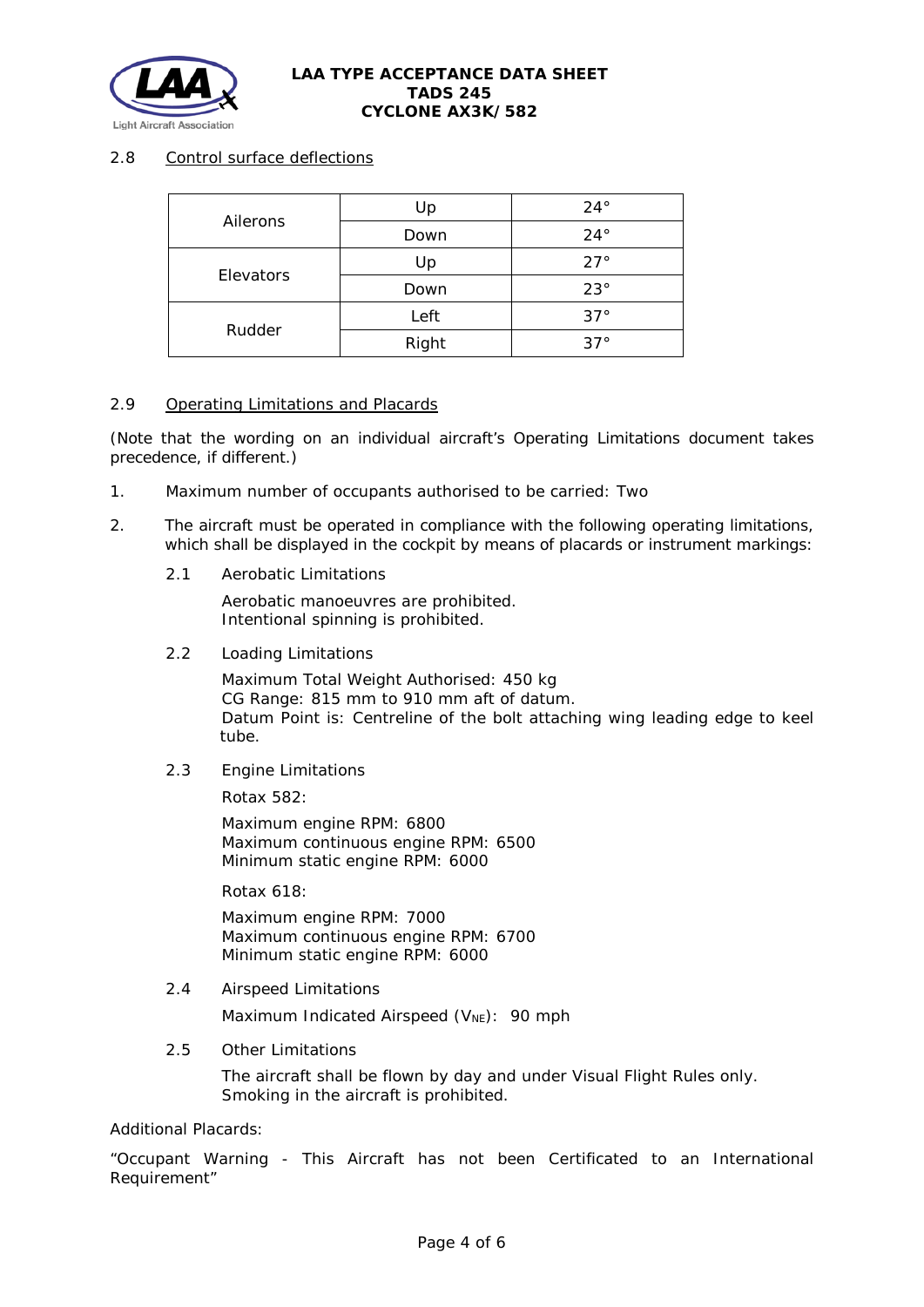

A fireproof identification plate must be fitted to fuselage, engraved or stamped with aircraft's registration letters.

# 2.10 Maximum permitted empty weight

The maximum permitted empty weight for the type is as follows:

- 1. Rotax 582: 260 kg
- 2. Rotax 618: 255 kg

#### **Section 3 – Advice to owners, operators and inspectors**

#### 3.1 Maintenance Manual

The aircraft kit is supplied with an operators' manual which includes a build manual, pilot's notes and maintenance notes, which are considered satisfactory.

Continuing airworthiness information including a [Parts Catalogue](http://www.lightaircraftassociation.co.uk/engineering/TADs/245/AX3%20Parts%20Catalogue%20Issue%203.pdf) and Service Bulletins is available at [P&M Aviation Downloads.](http://www.pmaviation.co.uk/downloads_new.php)

It should be noted that some of the information may be for the AX3/503 version but may still be useful reference material for the AX3/582.

## 3.2 Standard Options

There are no standard options for the aircraft type. Any modifications from the original kit require a mod application through LAA Engineering.

#### 3.3 Manufacturer's Information (including Service Bulletins, Service Letters, etc)

*Service Bulletin Subject*

| <b>SB No AX2010</b> | Aileron control system    |
|---------------------|---------------------------|
| <b>SB No AX2016</b> | Rudder bolt lifing        |
| <b>SB No AX3001</b> | Fuel tank drain outlet    |
| <b>SB No 3</b>      | Fuel pump drain           |
| <b>SB No 4</b>      | Magneto switches          |
| <b>SB No 5</b>      | Saddle washers            |
| <b>SB No 6</b>      | Throttle icing            |
| <b>SB No 7</b>      | Main beam fatigue failure |

In the absence of any over-riding LAA classification, inspections and modifications published by the manufacturer should be satisfied according to the recommendation of the manufacturer. It is the owner's responsibility to be aware of and supply such information to their Inspector.